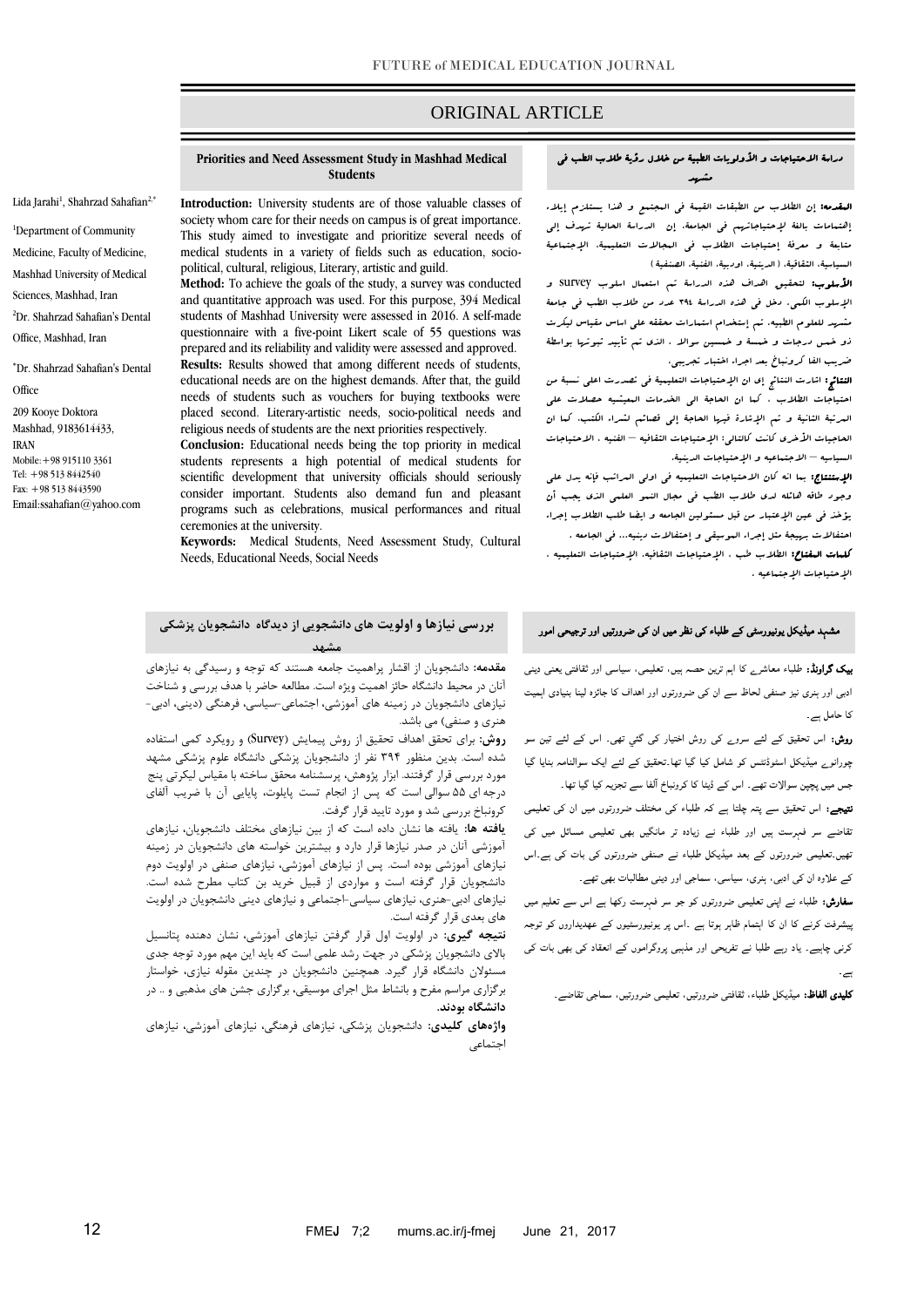## **INTRODUCTION**

Students are valuable national assets of every society, who are the link between present and future of every nation and also a symbol of every social class that are present in a country. It can be said that the driving force behind the development of any nation are the young people and elite of that nation. One of the essential roles of the university is adapting youth to the environment and training people to build up skills and expertise in accordance with the needs of society. (1)

Students are worthy national resources that like any human have social and cultural needs and because of their special situational and educational circumstances their needs are unique. Up till now, these needs were somehow neglected (2). Surely in this modern world of information and communication, identifying the needs and problems of youth in college and planning to solve them and incrementing their mental health and vitality in the University can lead these national assets to greater success (3). If the necessary skills, knowledge and attitudes required for students are not considered, educational programming will fail.

Human social development depends on awareness and recognition of human society, whose role today is far greater. It also requires coordination of the planners and scholars of each country with the needs of that community (4). Educational needs in terms of functionality of graduates' knowledge after entering the labor market are among the most important needs on various educational levels. Understanding the cultural needs and students' expectations of leisure is also important in educational planning. The necessity for recognizing religious beliefs as an important aspect of culture is so important that according to Max Weber, one who does not recognize the religious phenomenon is condemned to misapprehend the concept of culture (5). According to the classifications, the Guild needs of students are among the basic and lower ranking needs. Authorities implement all in their power for fulfilling the basic needs of students in order to reach scientific development which is the ultimate goal  $(1)$ .

One of the main tasks of universities is to determine students' needs, prioritize them and plan effectively in order to provide better educational, cultural and social services to attain the next generation with a proper manner. Identifying students' needs help organizers and decision-makers to plan better and according to the needs of their students.

The most important needs of university students are educational, cultural and social needs and priorities. So the aim of this study was to investigate different needs of medical students in the fields of education, culture (Religion, literaryartistic and guild) and socio-politics and prioritize them, which can lead university authorities plan better in order to provide better services.

Several studies have been conducted on need assessment. But most studies are related to the cultural needs of different communities and a few studies discussed need assessment related to social-politics, education, and guild. For example, the most similar study of our research is the one carried out on 400 university students in Mashhad in 2000 with the aim

 $\frac{1}{2}$ 

to recognize the cultural needs of students (6). In that study, the data were collected through a questionnaire, in which 89 cultural needs were examined. Among them academic needs, cultural and artistic needs, the need for political and religious awareness, need to respect, the need for freedom of speech and the press had higher priority. Therefore, in this study, we tried to evaluate cultural needs from the perspective of the literaryartistic, religious and guild in addition to socio-political and educational needs.

## **METHODS**

This cross-sectional study was a survey with quantitative approach. Based on Cochran's sampling formula, a sample size of 400 was obtained. In this study, 394 undergraduate medical students of the Mashhad Medical University were selected by a stratified sampling method based on their academic year. This means that every class of each semester was visited and all the available students consented to participate in the project were entered the study. The research tool is a self-made questionnaire. To compile this questionnaire, 5 main areas were identified in relation to educational, religious, literaryartistic, socio-political or guild needs of students. Finally, a questionnaire with 55 questions was prepared according to 5 point Likert-style.

Then validity and reliability of the questionnaire were assessed. To assess the validity, using content validity, opinion and comments of 10 specialists from the fields of psychology, social sciences and medicine were applied to refine the questionnaire. After finalizing the questionnaire, to assess the reliability, the project was conducted on 30 students for pilot testing in order to measure the reliability coefficient of various areas of research by Cronbach's alpha. In this context appropriate figures were obtained which shows that the reliability of the questionnaire is favorable (Table 1).

| Table 1. The reliability coefficient of research areas |                         |  |
|--------------------------------------------------------|-------------------------|--|
| Research Area                                          | <b>Cronbach's Alpha</b> |  |
| Literary-artistic needs                                | 0.76                    |  |
| religious needs                                        | 0.81                    |  |
| Socio-political needs                                  | 0.79                    |  |
| <b>Educational</b> needs                               | 0.91                    |  |
| Guild needs                                            | 0.78                    |  |

The final form of the questionnaire consists of 15 questions in the field of Literary- Artistic programs, 15 questions in the field of religious programs, 9 questions in the area of socio-political concerns, 8 questions about educational issues and 8 questions about Guild affairs. Some issues related to different aspects that are addressed in the questionnaire are listed below:

 In Literary- Artistic field: establishing Training Associations in Sculpturing, Designing, Painting, Pottery, Music, holding a number of Exhibitions of Students' Artwork, acquaintance with Culture and Art of different Ethnicities and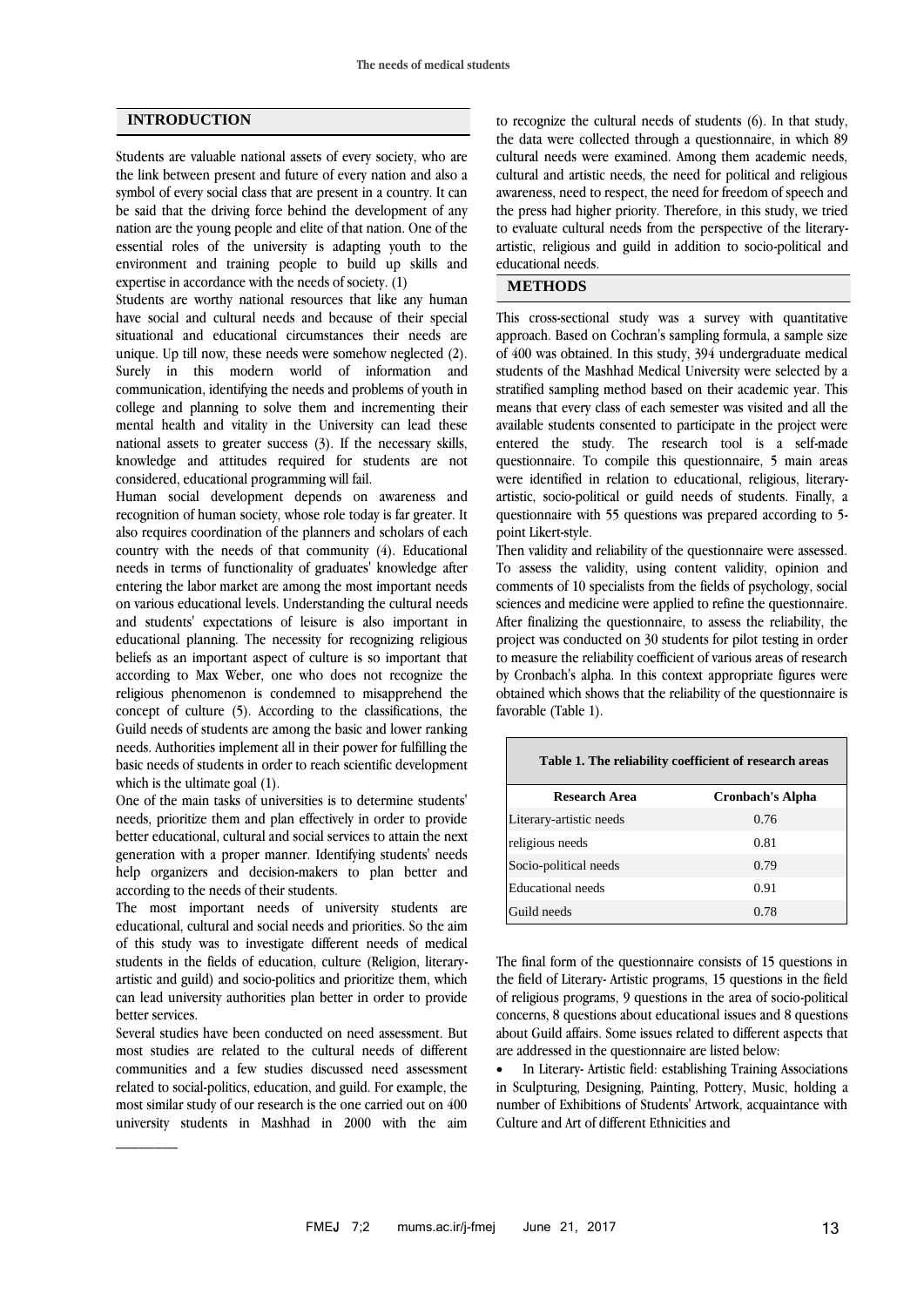Nations, organizing Film Festival and Student Theater, Review and Critique sessions of Students' Films and Poetry and Contemporary Poets, holding Artistic Seminars, Iranian Music Concerts such as Traditional, Pop, Regional and Folk Music, ceremonies in Honor of Prominent Artists and **Writers** 

 In Religious field: Organizing competition on Reading Holy Quran, Memorizing, Interpretation and Translation of Holy Quran, orientation sessions with Live Religions of the world, holding Praying Services, Religious Feasts, Mourning ceremonies, holding Debates among Religious Scholars and Intellectuals, holding a series of Scrutinizing sessions on Islamic Sects, discussion seminars on various Aspects of Religion, review and Critique seminars on Religious Beliefs of Contemporary Intellectuals, sessions of Quran Interpretation, training sessions on the Principles and Precepts of religion, training Acoustic and Tone of the Quran and Religious Hymns.

 In Socio-Political area: holding Review and Critique sessions about the Political Changes in Iran and the World, the Foundations of Political System in Iran, Islam and the Western world, organizing Political Debates, publishing Students' Socio-Political Magazine, strengthening Students' Socio-Political Organizations, holding Free open Tribune for students, Stations for Newspaper Reading across faculties.

• In Educational field: organizing Academic Competitions, Pilot Examinations, Academic Camps, seminar on Teacher and Student Relationship, Software and Foreign Languages training courses at a reasonable cost, setting up Textbook Exhibitions, organizing Summer Semester.

 In the Guild area: setting up Student Marketplace, establishing Student Wedding Ceremonies, Ecotourism Camps, Marital and Psychological Counseling Centers, Development of Student Loan Funds, increasing Physical Training Facilities, distributing Book Coupon at affordable prices.

The final form of questionnaire was given to each medical student and data was collected. Then the data were analyzed by SPSS software version 18. Data analysis was performed using descriptive statistics and indicators, including frequency, percentage, mean, variance, standard deviation, etc.

## **RESULTS**

Among 394 respondents, 42.4% were male and 57.6% were female. Respondents' age was from 19 years to 34 years with an average of 23.7 years. 54.1% of students were indigenous and 45.9% were non-indigenous.

| Table 2. Demographic characteristics of the<br>participants |                |                       |
|-------------------------------------------------------------|----------------|-----------------------|
| Sex                                                         | Male           | 42.4 %                |
|                                                             | Female         | 57.6 %                |
| Age                                                         | $19-34$ years  | Mean(sd)= $23.7(2.2)$ |
| <b>Residence</b>                                            | Indigenous     | 54.1 %                |
|                                                             | Non-indigenous | 45.9%                 |

According to classifying different students' needs into areas of education, literary-artistic, religious, Socio-political and guild, description of student responses is as follows:

In educational needs of medical students, the mean points of all being above 4 (out of 5) show that educational needs of students are at a very high level. Within this category, demand for having English language training courses with the highest mean (4.75 out of 5 points) is placed on top of all the educational needs. In second place is various software training courses. The lowest of all educational needs is the demand for having summer semester.

Based on the obtained mean points, the highest literaryartistic need of students belongs to pop music performances (mean 4.35 out of 5). And then in order of priority are holding students' film and theater festivals, traditional Iranian music concert, music training associations and acquaintance with culture and art of different ethnicities and nations. These indicate a strong tendency of students to the mentioned issues. In the field of literary-artistic needs, only one case of felt needs was below average and that was the review and critique sessions of contemporary poets.

Among the different religious needs of students, the highest mean point (4.09 out of 5) is related to the religious celebrations and festivals. Second and third demands in this category belong to holding a series of orientation sessions with live religions of the world and holding a debate between religious intellectuals and scholars. The lowest means are related to holding acoustic and the tone of the Quran training courses and mourning ceremonies which shows that students has no incentive for the necessity of holding these events.

In all cases relating to the socio-political, needs, the needs of students are higher than average (according to the range of 1 to 5). Stations for Newspaper Reading and holding a free, open political tribune for students were the most essential needs that students have pointed out. Yet holding review sessions about the foundations of the political system of Islam is less attractive for students.

The means of all items in the students' guild needs were higher than 4. Meanwhile the highest means we're related to the preparation and distribution of Book coupon with an average of 4.75 (out of 5) and then to set up the student marketplace. Subsequently, a need that has sparked less among students was to establish student matrimony that although the mean is noteworthy, but nevertheless among other options it is the lowest.

The graph above shows the necessity of students' needs in different categories. It is obvious in the bar chart that educational needs have the highest mean of all and in fact they are the main student demands which allocate the figure of 87.5 (out of 100). After the educational needs, guild needs, literary-artistic needs and socio-political needs are the next important priorities. Finally, based on the responses of students, religious needs are the last priority that students felt needed.

## **DISCUSSION & CONCLUSION**

One of the most important tasks of universities with the goal of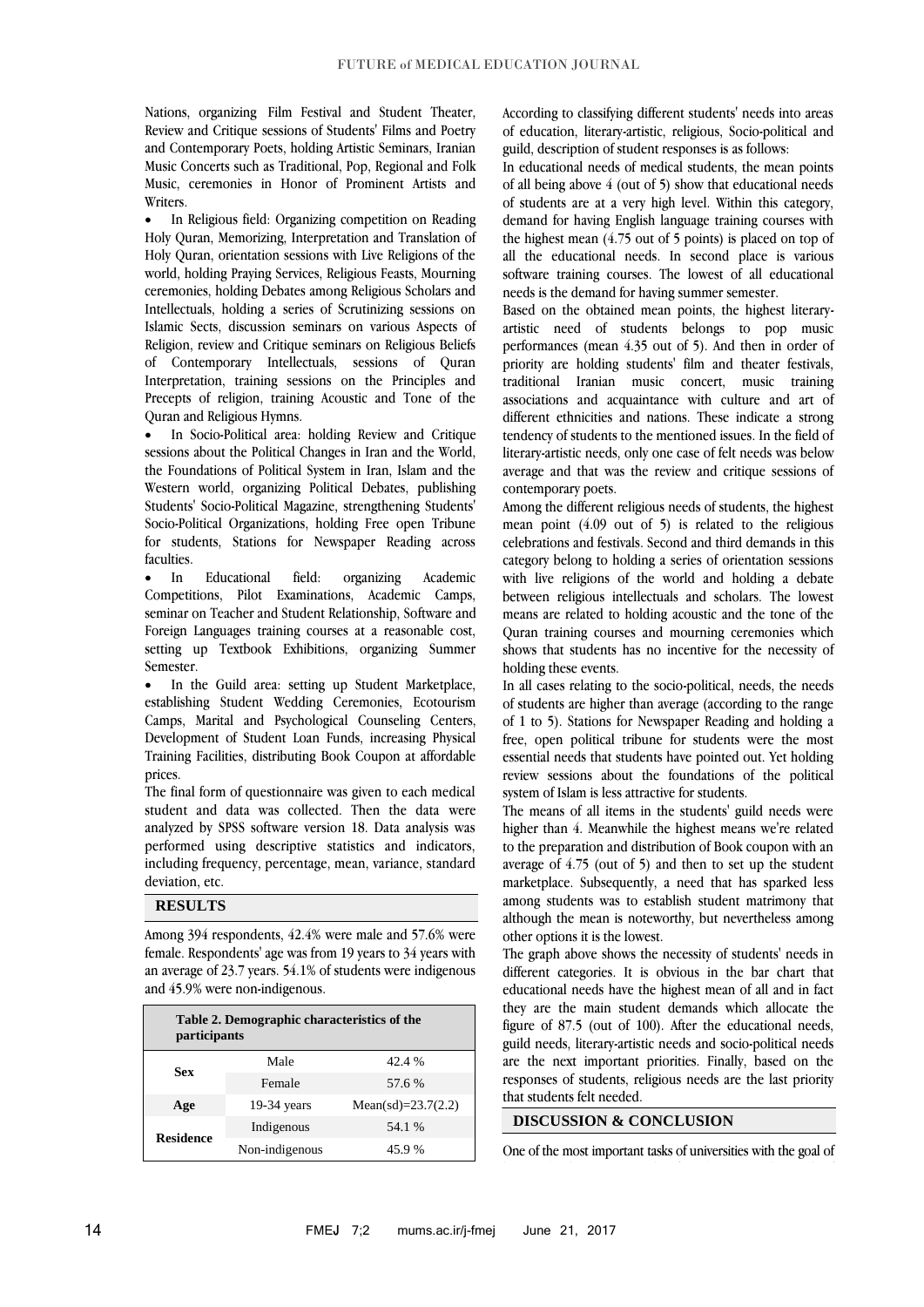#### **The needs of medical students**



**Figure 1. A comparison of students' needs in general categories**

their students and to provide them with proper facilities so that the next generation would appropriately flourish.

Assessing the needs of the medical students indicated that educational needs are placed at the top of all students' needs. Among educational needs, the need for English courses at university is in the first place. Due to the importance of knowledge of foreign languages in education and career advancement, school authorities are expected to plan and provide grounds for foreign language training classes. The need for educational software training classes and holding textbooks exhibitions were other medical students' educational demands that are placed on the next agendas.

In the field of guild needs, students' demands are very high. Distribution of Book coupon is at the top of the guild needs. This indicates that the main concerns of medical students are towards scientific topics and medical students have shown their willingness to address scientific issues. The establishment of various student marketplaces was among the students' needs, which seems that with a certain plan these marketplaces can be set up.

By giving the top priority to pop music performances among all the literary-artistic needs, students remind authorities the necessity for a little joy. After that student theater and drama performances at the university was a second priority that students demand for holding.

In the field of social-political, needs of students, two issues had the highest priority: Setting up newspaper-reading stations in schools and establishing a free open political tribune for students. Medical students' need to be informed about Iran and the world's affairs are issues that are worthy of faculty authorities' effort to promote. Since medical students are important segments of society and future models for the community, their understanding of the social-political issues of Iran and the world is crucial.

Compared to other students' needs, religious needs had the

demand represents the necessity for some vitality and joy of the faculty and students as well since the celebration of religious feasts was placed on top of religious needs of students. After that, comes holding a series of orientation sessions with major religions as well as holding a debate among religious intellectuals and scholars which indicate the students' need to some knowledge and awareness in these fields.

In a study conducted by Ferdowsi University of Mashhad in 2000, needs had the following order of priority: Scientific and educational needs, cultural and artistic needs, and the need for political and religious awareness; which is consistent with the results of our research. (6)

In relation to religious needs and beliefs, the present study matches with the research done by Mirzaee (7) in 2002 in Tabriz. According to the survey results in Figure 1, despite the persistence of religious beliefs in the academic community, religious needs have a lower priority relative to other needs. According to Mirzaee's quote this shows that new religious thinking can grow in students. A Ghasemnejad study in 2009 (8) showed that Mazandarani youth has little interest in national religious events which may partly confirm the priority level of religious needs in our study. Hamidi in 2005 (9) found out that educational, cultural and social needs are the basic needs of adolescents in deprived areas that comply with the achievements of our research.

The results of Esmaeili and Rabiei study in 2008 (10) show that social needs have higher priority than cultural needs while in our study social needs had a lower priority. However, their study was conducted on female adolescent students and our study has been done on male and female university students. That's why this different result may be due to different age or gender conditions.

According to Frost study in 2002 (3), the priority of the majority of students in America was social and recreational